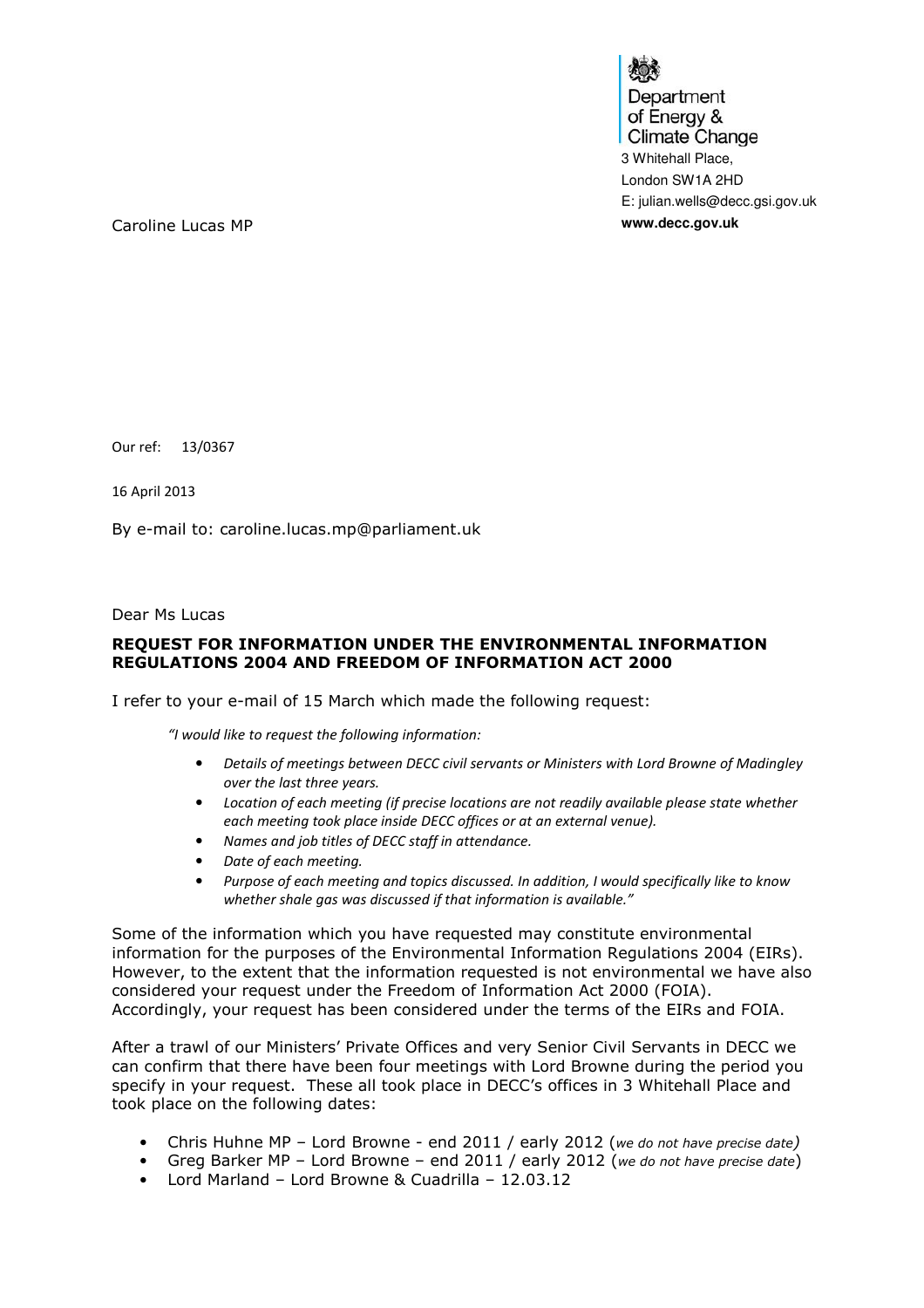

• Charles Hendry MP - Lord Browne & Cuadrilla – 02.07.12

Simon Toole, Head of Oil & Gas Licensing Exploration & Development, Energy Development Unit (EDU), DECC, attended all of these meetings and Stephen Speed, Head of EDU, also attended the meeting of 02.07.12. The Department does not hold any minutes of the first three meetings listed above, but can confirm that Cuadrilla's activity plans and shale gas were discussed.

DECC does hold a note of the 02.07.12 meeting. After careful consideration, DECC considers that elements of the note of the 02.07.12 meeting are exempt from the right of access under the FOIA. A redacted copy of the meeting note is attached to this letter. The exemptions which are applicable are those contained in sections 43(2) and Section 40(2). The application of these exemptions and the public interest balance are explained below.

## Section 43(2) – Commercial Information

The meeting note contains commercial information provided to Government in confidence. Lord Browne and other attendees from Cuadrilla attended a meeting for a private discussion with the Minister and were not told their views could be made public. It would be likely to prejudice the commercial interests of Cuadrilla and inhibit communications with this organisation on an ongoing basis if we were to release details of what they said. Private discussions with commercial players in the energy markets are essential to the formulation of energy policy.

In addition certain aspects of UK exploration activity are commercially confidential. The information withheld includes information that has been supplied in confidence and concerns commercial details and individual project data provided by Cuadrilla. We have considered the balance of the public interest in releasing or withholding this information.

Section 43(2) of the FOIA requires us to consider the balance of the public interest in releasing or withholding this information. Although there is a general public interest in the open scrutiny and accountability of government, DECC greatly values the information companies provide it with and takes the view that if it were to disclose the information this would deter those companies, or other stakeholders, unhappy that their confidential commercial information might be at risk, from providing similar assistance in the future. We are of the view that disclosure of this information in this case would be likely to prejudice the commercial interests of Cuadrilla. We therefore consider the public interest lies in the withholding of this information.

## Section 40(2) – Personal Data

Some personal information has been redacted from the information released under section 40(2). Section 40 of the FOIA provides an absolute exemption for personal data which then falls to be dealt with under the Data Protection Act. Personal data of third parties can only be disclosed in accordance with the data protection principles. In particular, the first data protection principle requires that disclosure must be fair and lawful and must comply with one of the conditions in Schedule 2 of the Data Protection Act. We do not think that it is fair to release the names of junior members of staff and do not think that any of the relevant conditions apply.

# Environmental Information Regulations 2004 (EIRs)

Your request has also been considered under the EIRs. After careful consideration, DECC considers that elements of the note of the 2 July meeting are exempt from the right of access under the EIRs. The exceptions which are applicable are those contained